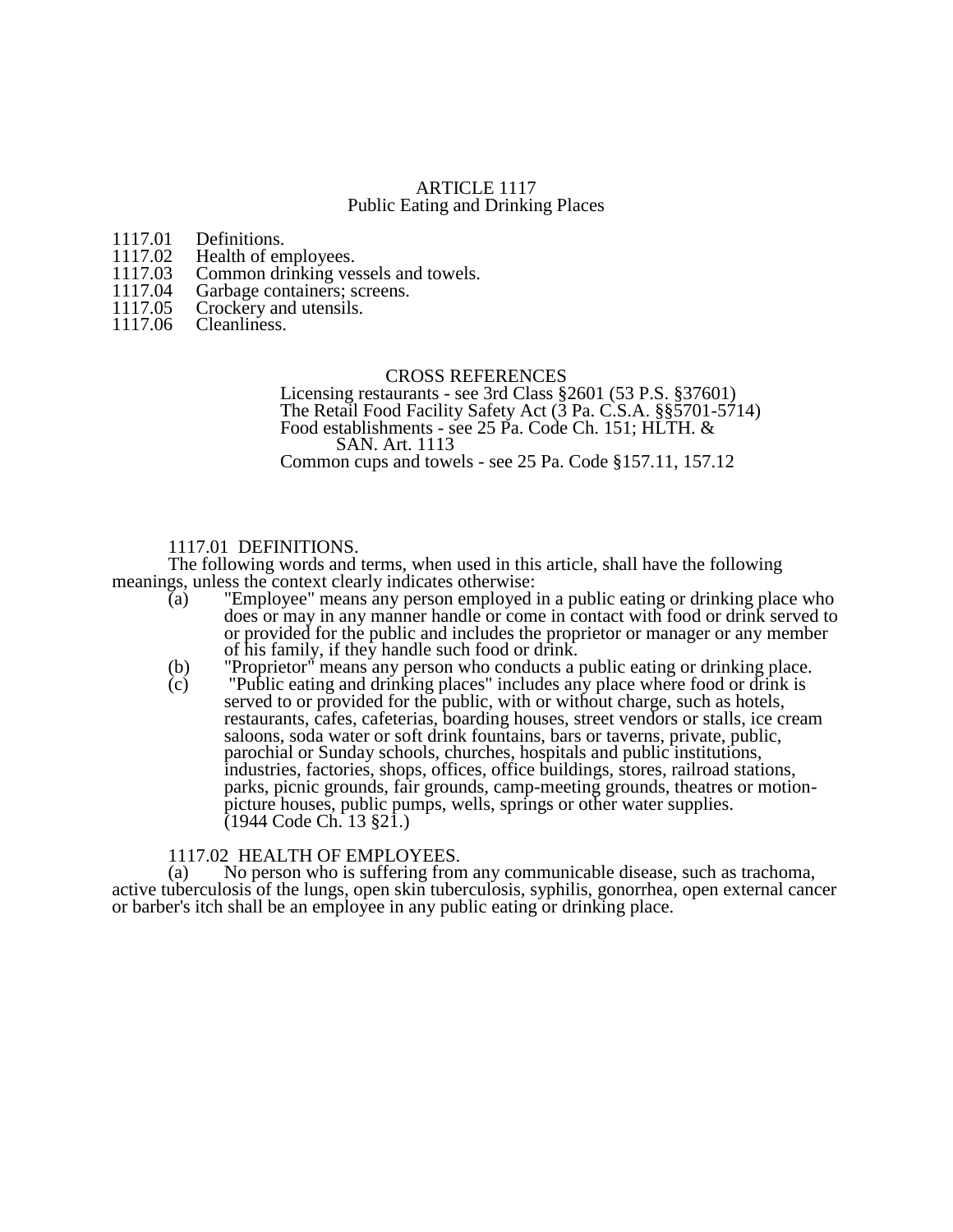(b) No person who is a carrier of any communicable disease, such as typhoid fever, diphtheria, septic sore throat, scarlet fever, etc., shall be an employee in any public eating or drinking place after written notice that such employee is a carrier of a communicable disease has been served upon the proprietor by a physician or by the Board of Health or by any officer thereof or of the State Department of Health. (1944 Code Ch. 13 §22.)

1117.03 COMMON DRINKING VESSELS AND TOWELS.

(a) No proprietor of any public eating or drinking place shall furnish-or keep in or about such place any common drinking vessel for common use. However, this section shall not preclude the use of vessels which are cleansed by washing with soap and water having a temperature of above 130 degrees Fahrenheit, or after cleaning, by being placed in a closed container and exposed and heated to at least 300 degrees Fahrenheit for a sufficient time to effect disinfection of the vessel, or which are destroyed after individual use.

(b) No proprietor of any public eating or drinking place having and maintaining in connection therewith any washroom for public use or for the use of patrons or customers shall furnish or maintain in such washroom any towel, unless such towel be laundered or discarded after each individual use. (1944 Code Ch. 13 §23.)

## 1117.04 GARBAGE CONTAINERS; SCREENS.<br>(a) Every proprietor of a public eating place sha

Every proprietor of a public eating place shall provide and maintain in a suitable location a sufficient number of garbage containers of watertight construction made of nonabsorbent material and provided with handles and close-fitting covers and all garbage shall be kept therein, pending its removal and disposal. Filled garbage containers shall not be allowed to remain in any room where food is prepared or eaten.

(b) All doors, windows and other openings of any public eating or drinking place shall be provided with screens or netting so constructed and maintained as to prevent the ingress of flies or other insects. (1944 Code Ch. 13 §24.)

### 1117.05 CROCKERY AND UTENSILS.

All cups, dishes, spoons, knives, forks, finger bowls or other eating utensils used in any public eating place shall be thoroughly cleansed by washing with soap and water having a temperature above 130 degrees Fahrenheit after each individual use. (1944 Code Ch. 13 §25.)

# 1117.06 CLEANLINESS.<br>(a) Every proprietor of

Every proprietor of a public eating or drinking place shall keep the place and all substances used therein for food or drink in a clean, wholesome and sanitary condition free from dust, flies, insects and animals.